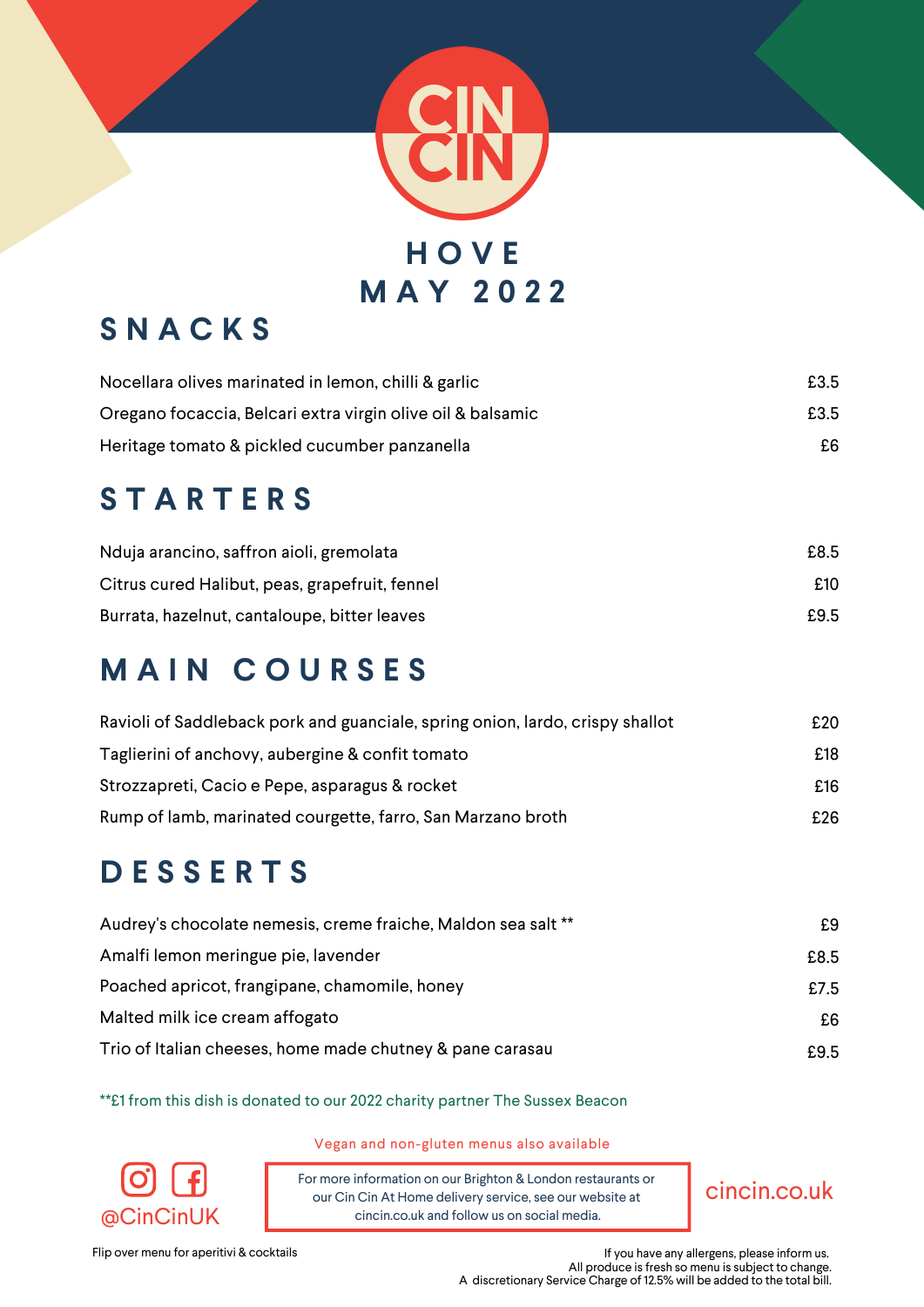

# **C H E F ' S M E N U M A Y 2 0 2 2**

### 5 C O U R S E S | £ 4 5 P E R P E R S O N WINE FLIGHT | £35 PER PERSON

#### **T O S T A R T**

Nocellara olives with lemon, chilli & garlic Oregano focaccia, Belcari extra virgin olive oil & balsamic Heritage tomato & pickled cucumber panzanella La Biancara, Garg"N'Go, Veneto

### **S M A L L P L A T E S**

Nduja arancino, saffron aioli, gremolata Burrata, hazelnut, cantaloupe, bitter leaves Antica Enotria, Puglia Bianco, Puglia

#### **P R I M O**

Strozzapreti, Cacio e Pepe, asparagus & rocket Mastroberardino, Lacryma Christi, Campania

#### **S E C O N D O**

Rump of lamb, marinated courgette, farro, San Marzano broth Bussola, Valpolicella Classico Superiore 2015, Veneto

#### **P R E - D E S S E R T**

Peach & Malfy gin sorbetto

#### **D E S S E R T**

Audrey's chocolate nemesis, creme fraiche, Maldon sea salt

Solio di Valdiserre Moscato DOC, Piemonte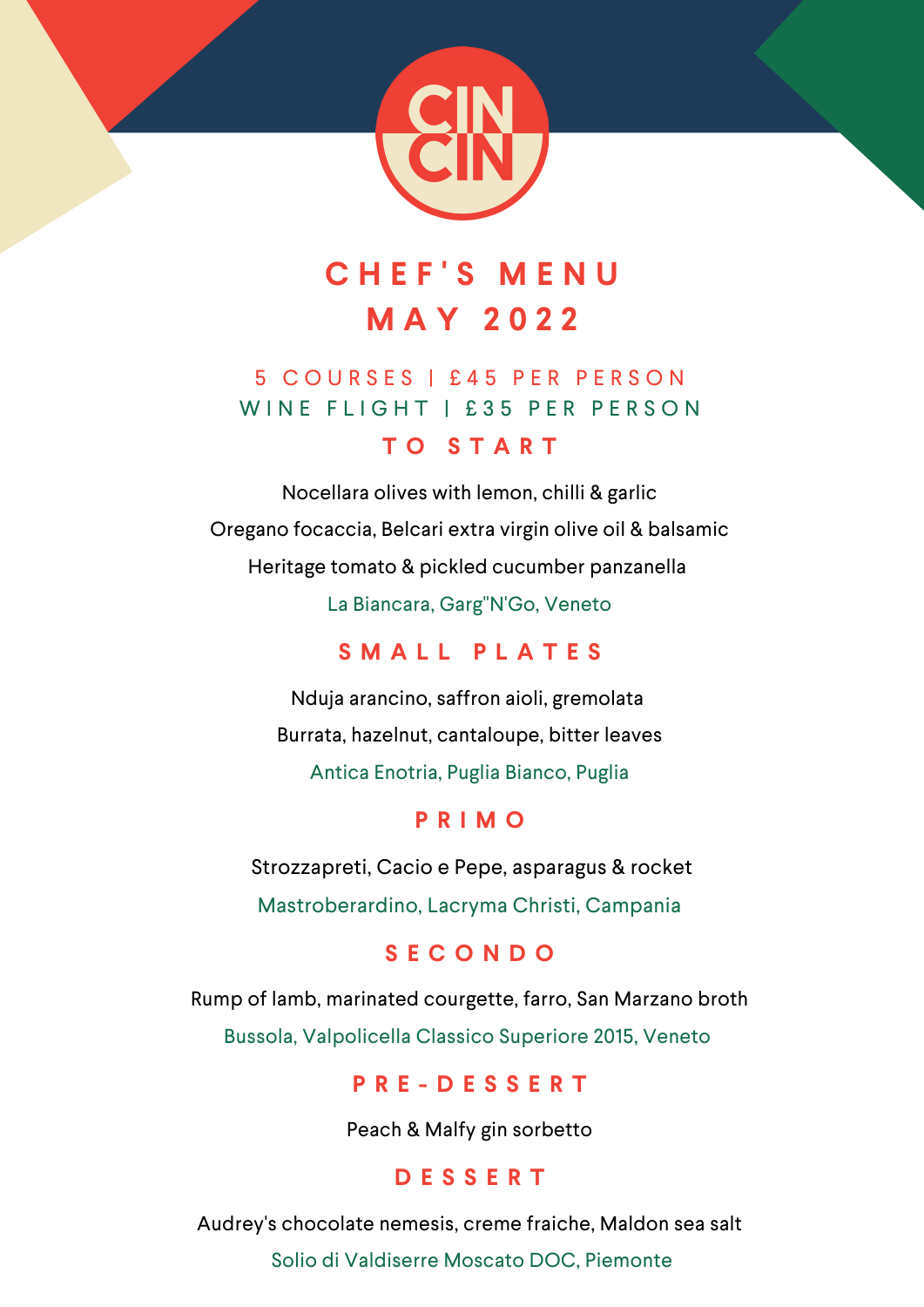

# **C H E F ' S V E G E T A R I A N M E N U M A Y 2 0 2 2**

5 C O U R S E S | £ 4 5 P E R P E R S O N WINE FLIGHT | £35 PER PERSON

#### **T O S T A R T**

Nocellara olives with lemon, chilli & garlic Oregano house focaccia, Belcari extra virgin olive oil & balsamic Heritage tomato & pickled cucumber panzanella

La Biancara, Garg' N' Go, Veneto

#### **S M A L L P L A T E S**

Charred spring onion, peas, grapefruit, fennel Burrata, hazelnut, cantaloupe, bitter leaves Antica Enotria, Puglia Bianco, Puglia

#### **P R I M O**

Strozzapreti, Cacio e Pepe, asparagus & rocket Mastroberardino, Lacryma Christi, Campania

#### **S E C O N D O**

Grilled & marinated courgette, farro, San Marzano broth Bussola, Valpolicella Classico Superiore 2015, Veneto

#### **P R E - D E S S E R T**

Peach & Malfy gin sorbetto

#### **D E S S E R T**

Audrey's chocolate nemesis, creme fraiche, Maldon sea salt

Solio di Valdiserre Moscato DOC, Piemonte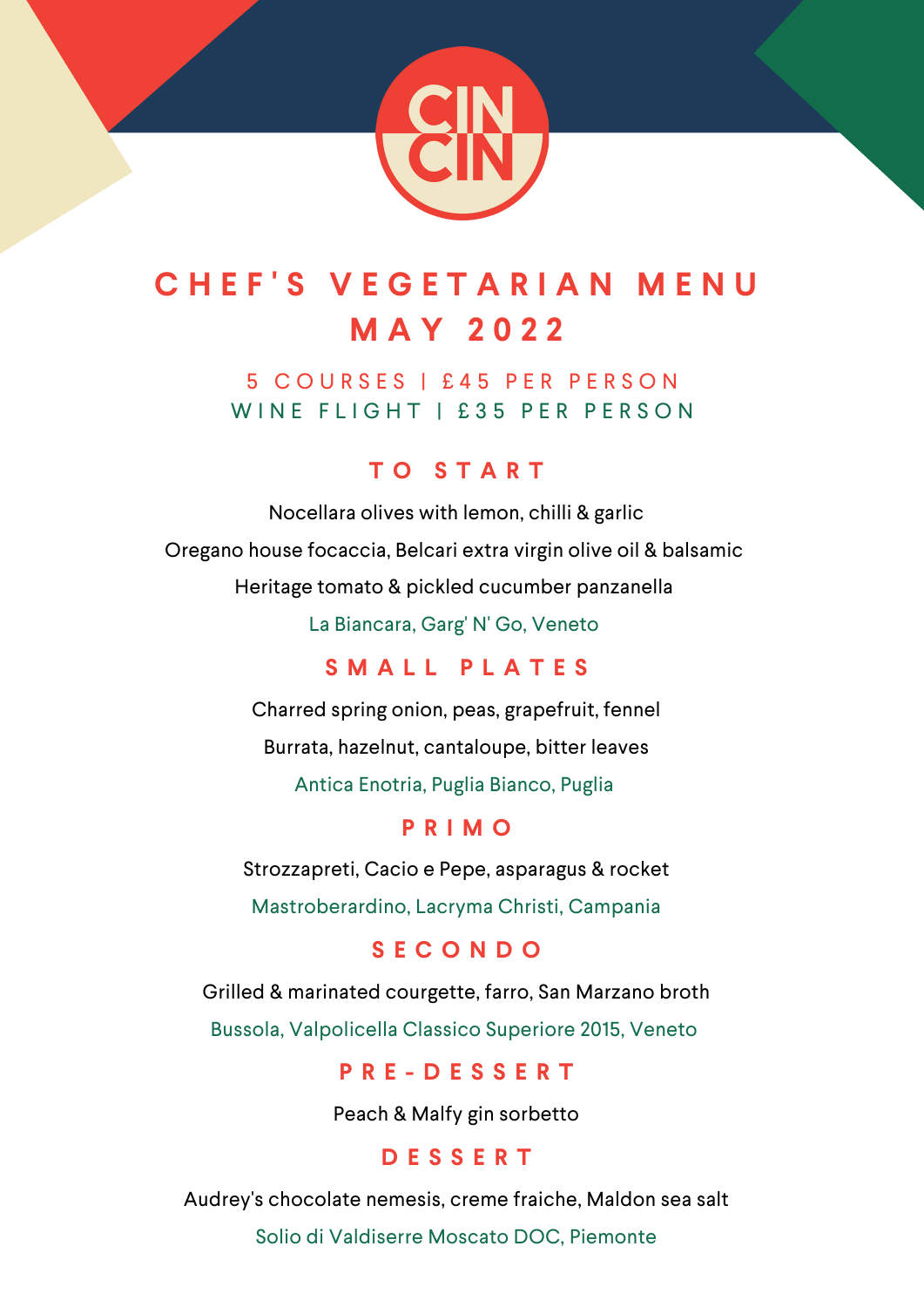

# **N O N G L U T E N M E N U M A Y 2 0 2 2**

## **T O S T A R T**

Nocellara olives with lemon, chilli & garlic - £3.5 Salad of Heritage tomato & pickled cucumber - £6

### **S M A L L P L A T E S**

Citrus cured Halibut, peas, grapefruit, fennel - £10 Burrata, hazelnut, cantaloupe, bitter leaves - £8.5

### **M A I N S**

Strozzapreti, Cacio e Pepe, asparagus & rocket - £16 Rump of lamb, marinated courgette, wild rice, San Marzano broth - £26

### **D E S S E R T S**

Peach & Malfy gin sorbetto - £5 Poached apricot, almond, chamomile, honey - £7.5 Malted milk ice cream affogato - £6 Audrey's chocolate nemesis, creme fraiche, Maldon sea salt - £9